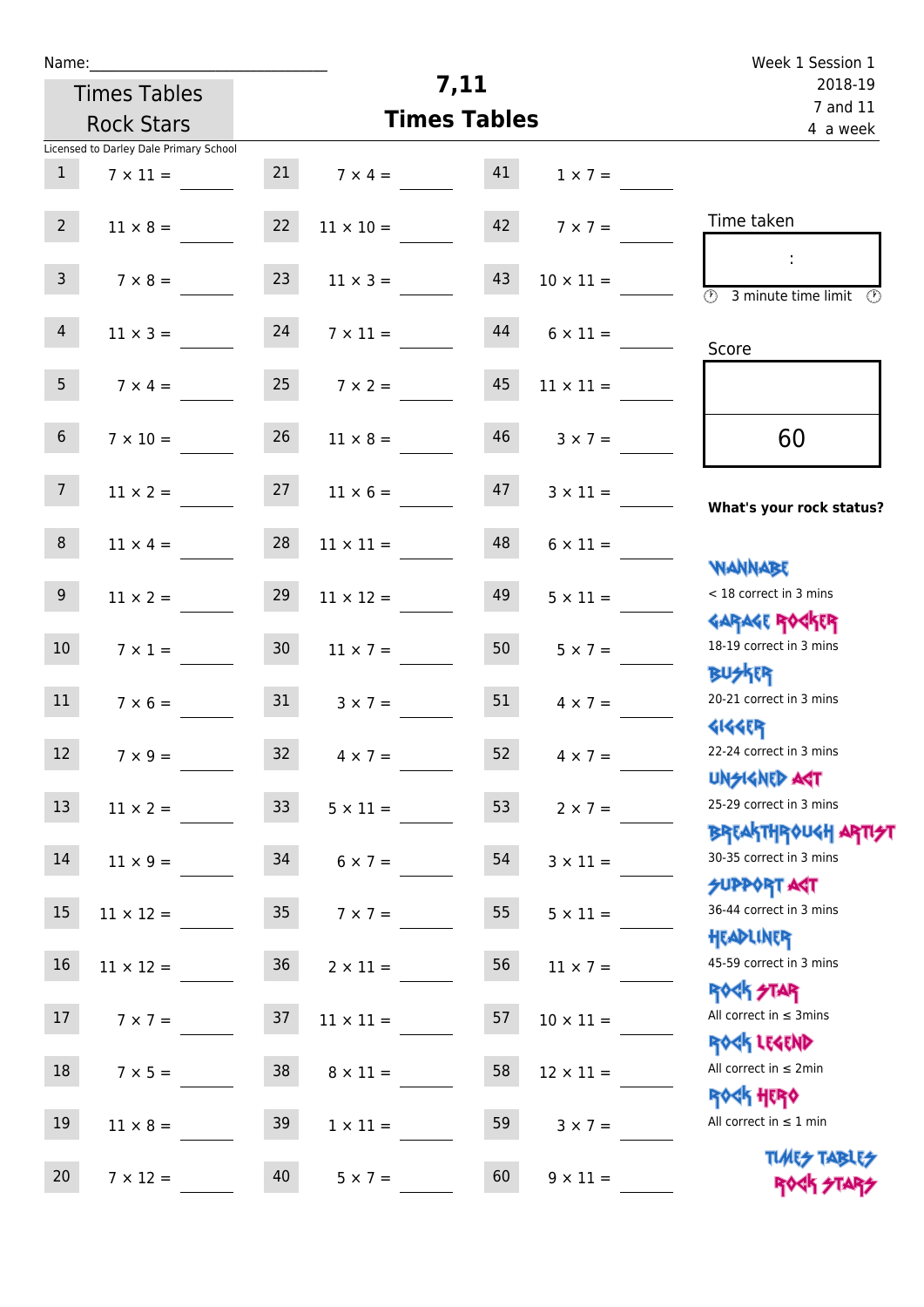| u | am |  |  |
|---|----|--|--|
|   |    |  |  |

| Name:               |                                                          |                 |                    | 7,11                |                 | Week 1 Session 2<br>2018-19                                      |
|---------------------|----------------------------------------------------------|-----------------|--------------------|---------------------|-----------------|------------------------------------------------------------------|
| <b>Times Tables</b> |                                                          |                 |                    | 7 and 11            |                 |                                                                  |
|                     | <b>Rock Stars</b>                                        |                 |                    | <b>Times Tables</b> |                 | 4 a week                                                         |
| $\mathbf{1}$        | Licensed to Darley Dale Primary School<br>$77 \div 11 =$ | 21              | $77 \div 11 =$     | 41                  | $99 \div 11 =$  |                                                                  |
| $2^{\circ}$         | $14 \div 7 =$                                            |                 | 22 $7 \div 7 =$    | 42                  | $22 \div 11 =$  | Time taken                                                       |
| $\mathsf{3}$        | $11 \div 11 =$                                           | 23              | $99 \div 11 =$     | 43                  | $44 \div 11 =$  | $\overline{(\mathcal{V})}$<br>3 minute time limit<br>O)          |
| $\overline{4}$      | $77 \div 11 =$                                           | 24              | $44 \div 11 =$     | 44                  | $11 \div 11 =$  | Score                                                            |
| 5 <sub>1</sub>      | $63 \div 7 =$                                            | 25              | $56 \div 7 =$      | 45                  | $56 \div 7 =$   |                                                                  |
| 6 <sup>1</sup>      | $77 \div 7 =$                                            |                 | $26$ $77 \div 7 =$ | 46                  | $70 \div 7 =$   | 60                                                               |
| $\overline{7}$      | $132 \div 11 =$                                          | 27              | $121 \div 11 =$    | 47                  | $132 \div 11 =$ | What's your rock status?                                         |
| 8                   | $70 \div 7 =$                                            | 28              | $88 \div 11 =$     | 48                  | $99 \div 11 =$  |                                                                  |
| 9                   | $33 \div 11 =$                                           | 29              | $77 \div 7 =$      | 49                  | $63 \div 7 =$   | <b>WANNABE</b><br>< 18 correct in 3 mins                         |
| 10                  | $132 \div 11 =$                                          | 30 <sup>°</sup> | $84 \div 7 =$      | 50                  | $88 \div 11 =$  | <b>GARAGE ROGKER</b><br>18-19 correct in 3 mins<br>刚外四           |
| 11                  | $121 \div 11 =$                                          | 31              | $56 \div 7 =$      | 51                  | $132 \div 11 =$ | 20-21 correct in 3 mins                                          |
| 12                  | $35 ÷ 7 =$                                               | 32              | $55 \div 11 =$     | 52                  | $77 ÷ 7 =$      | 41445<br>22-24 correct in 3 mins                                 |
| 13                  | $35 ÷ 7 =$                                               | 33              | $44 \div 11 =$     | 53                  | $22 \div 11 =$  | <b>UNSIGNED AGT</b><br>25-29 correct in 3 mins                   |
| 14                  | $77 ÷ 7 =$                                               | 34              | $21 \div 7 =$      | 54                  | $110 \div 11 =$ | <b>BREAKTHROUGH ARTI<del>S</del>T</b><br>30-35 correct in 3 mins |
| 15                  | $99 \div 11 =$                                           | 35              | $66 \div 11 =$     | 55                  | $44 \div 11 =$  | <b>SUPPORT ART</b><br>36-44 correct in 3 mins                    |

16  $14 \div 7 =$  36  $49 \div 7 =$  56  $121 \div 11 =$ 

17  $33 \div 11 =$  37  $35 \div 7 =$  57  $88 \div 11 =$ 

18  $77 \div 7 =$  38  $84 \div 7 =$  58  $7 \div 7 =$ 

19  $14 \div 7 =$  39  $66 \div 11 =$  59  $63 \div 7 =$ 

20  $35 \div 7 =$  40  $77 \div 7 =$  60  $11 \div 11 =$ 

Headliner 45-59 correct in 3 mins

**ROCK STAR** All correct in  $\leq 3$ mins

Rock Legend All correct in ≤ 2min

Rock Hero

All correct in  $\leq 1$  min

**TIMES TABLES** ROCK STAP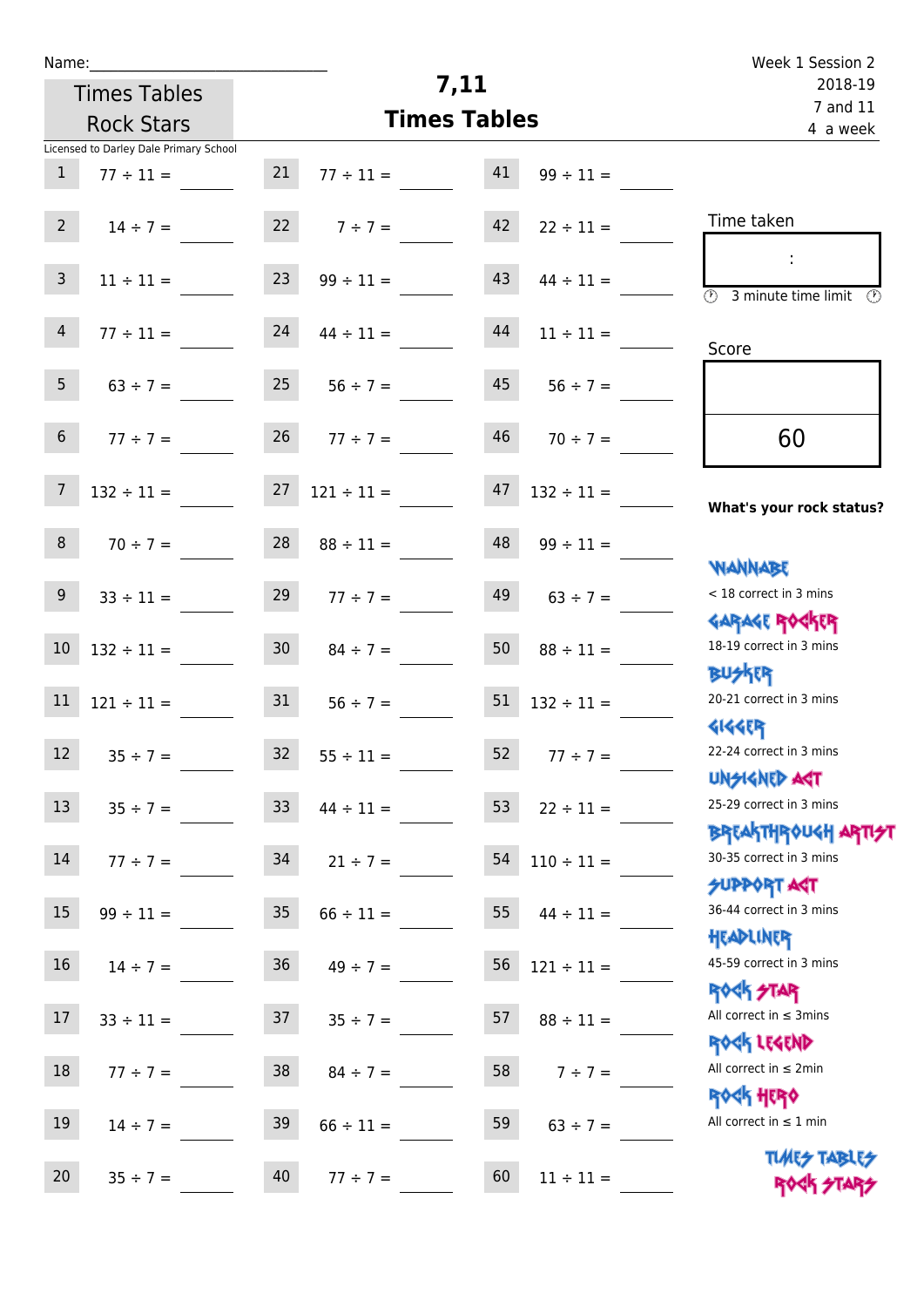| Name:          |                                                                  |                              |                         |                                    |                   | Week 1 Session 3                                                                                                        |
|----------------|------------------------------------------------------------------|------------------------------|-------------------------|------------------------------------|-------------------|-------------------------------------------------------------------------------------------------------------------------|
|                | <b>Times Tables</b>                                              |                              |                         | 7,11                               |                   | 2018-19                                                                                                                 |
|                | <b>Rock Stars</b>                                                |                              |                         | <b>Times Tables</b>                |                   | 7 and 11<br>4 a week                                                                                                    |
| $\mathbf{1}$   | Licensed to Darley Dale Primary School<br>7<br>13<br>$\times$ 11 | $\overline{7}$<br>$\times$ 4 | 7<br>25<br>$\times$ 12  | 7<br>37<br>$\times$ 12             | 49                | $\overline{7}$<br>$\times$ 7                                                                                            |
| $\overline{2}$ | 7<br>14<br>$\times$ 9                                            | 7<br>$\times 8$              | 11<br>26<br>$\times 2$  | 11<br>38<br>$\times$ 9             | 50                | Time taken<br>$\overline{7}$<br>t,<br>$\times 8$<br>$\circledcirc$<br>3 minute time limit<br>⊕                          |
| $\overline{3}$ | 11<br>15<br>$\times$ 1                                           | $\overline{7}$<br>$\times$ 4 | 11<br>27<br>$\times$ 4  | 11<br>39<br>$\times 2$             | 51                | $\overline{7}$<br>Score<br>$\times$ 7                                                                                   |
| $\overline{4}$ | 7<br>16<br>$\times$ 5                                            | $\overline{7}$<br>$\times$ 4 | 11<br>28<br>$\times$ 10 | 7<br>40<br>$\times$ 10             | 52<br>$\times$ 5  | 11<br>60                                                                                                                |
| 5              | 7<br>$17\,$<br>$\times 2$                                        | 7<br>$\times 6$              | 11<br>29<br>$\times 8$  | 11<br>41<br>$\times$ 4             | 53<br>$\times$ 10 | What's your rock status?<br>$\overline{7}$<br><b>WANNABE</b>                                                            |
| $6\,$          | 11<br>18<br>$\times$ 3                                           | 11<br>$\times$ 1             | 7<br>30<br>$\times 8$   | $\overline{7}$<br>42<br>$\times$ 2 | 54                | < 18 correct in 3 mins<br>11<br><b>GARAGE ROGKER</b><br>$\times 6$<br>18-19 correct in 3 mins                           |
| $\overline{7}$ | 11<br>19<br>$\times$ 11                                          | 11<br>$\times$ 1             | 7<br>31<br>$\times 6$   | 11<br>43<br>$\times 5$             | 55<br>$\times 8$  | <b>BU外界</b><br>$\overline{7}$<br>20-21 correct in 3 mins<br><b>4144EP</b><br>22-24 correct in 3 mins                    |
| $\,8\,$        | 11<br>20<br>$\times$ 8                                           | 11<br>$\times$ 10            | 7<br>32<br>$\times$ 7   | $\overline{7}$<br>44<br>$\times$ 9 | 56<br>$\times$ 10 | <b>UNGIGNED AGT</b><br>11<br>25-29 correct in 3 mins<br>ΒΡΓΑ <sup>Κ</sup> ΤΗΡΟυΚΗ ΑΡΤΙ <del>2</del> Τ                   |
| 9              | 11<br>21<br>$\times$ 10                                          | 11<br>$\times$ 5             | 11<br>33<br>$\times$ 6  | $11\,$<br>45<br>$\times$ 2         | 57                | 30-35 correct in 3 mins<br>11<br><b>SUPPORT AST</b><br>$\times 9$<br>36-44 correct in 3 mins                            |
| 10             | 11<br>22<br>$\times$ 3                                           | 11<br>$\times$ 5             | 7<br>34<br>$\times$ 11  | 11<br>46<br>$\times$ 2             | 58                | HEADLINER<br>$\overline{7}$<br>45-59 correct in 3 mins<br>$\times 2$<br><b>ROCK STAR</b><br>All correct in $\leq$ 3mins |
| 11             | 11<br>23<br>$\times$ 12                                          | 11<br>$\times$ 7             | 11<br>35<br>$\times$ 10 | $\overline{7}$<br>47<br>$\times$ 3 | 59<br>$\times$ 11 | ROCK LEGEND<br>11<br>All correct in $\leq 2$ min<br>ROCK HERO                                                           |
| 12             | $11\,$<br>24<br>$\times$ 1                                       | 11<br>$\times$ 12            | 7<br>36<br>$\times$ 7   | $\overline{7}$<br>48<br>$\times$ 5 | 60<br>$\times$ 12 | All correct in $\leq 1$ min<br>$11\,$<br><b>TUARS TABLES</b><br>ROCK STARS                                              |